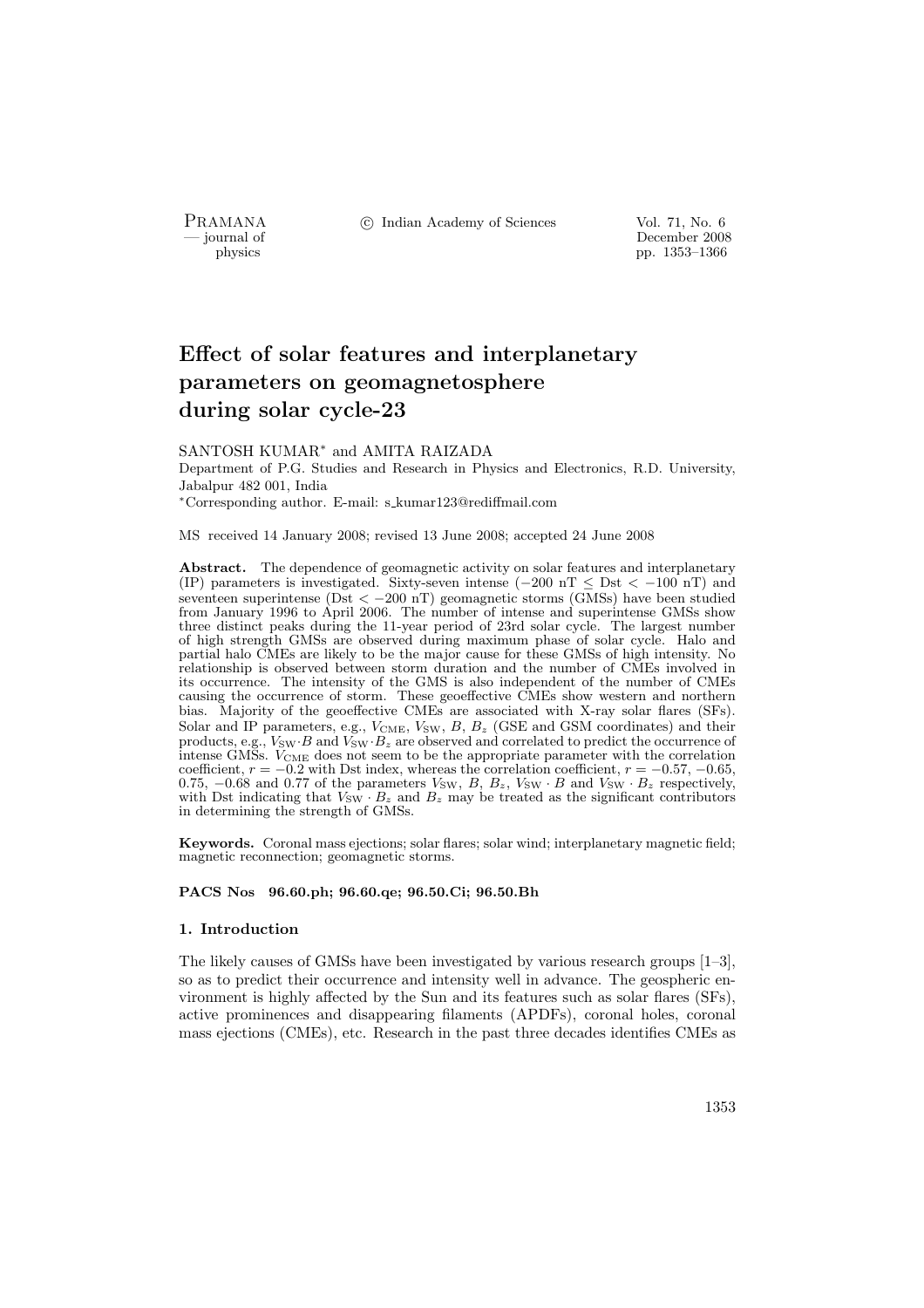the most energetic events in the heliosphere. CMEs are now understood as largescale magnetized plasma structures originating from closed magnetic field regions the Sun: active regions, filament regions, active region complexes and transequatorial interconnecting regions [4].

CMEs from the Sun drive solar wind (SW) disturbances in terms of magnetic field, speed and density, which in turn cause magnetic disturbance in Earth [2]. It has been established by now that GMSs occur when the southward component of interplanetary magnetic field  $(IMF)$ ,  $B_z$ , impinges upon the Earth's magnetosphere and reconnects [5]. The main cause of intense GMSs is believed to be the large IMF structure which has an intense and long duration southward magnetic field component,  $B_z$  [6,7]. They interact with the Earth's magetic field and facilitate the transport of energy into the Earth's atmosphere through the reconnection process. Earth-directed CMEs are likely to impact the magnetosphere to cause GMS [4,8]. The intensity of GMS is primarily decided by the speed of CME and strength of magnetic field it contains [4,9], whereas according to Manoharan  $[8]$ , primary factors determining the geoeffectiveness are the direction of propagation of CMEs, its speed, size, density, orientation and strength of the magnetic field at the near Earth space. Intense GMSs are found to be mainly caused by CMEs [2,5,10,11].

CMEs are associated with a number of phenomena like radiobursts, flares, prominence eruptions (PEs), solar energetic particles (SEPs) etc. The simple connection between solar eruptions and their geospace consequences gets complicated when CMEs interact. CMEs may collide with one another resulting in the change of trajectories or merger. The GMSs may become quite extended and complex when CMEs are ejected in quick succession [5]. The frequency of CMEs varies with sunspot cycle. At solar minimum, there is about one CME/week. Near solar maximum, 2 to 3 CMEs/day on an average are observed. CMEs are often associated with SFs and PEs. Somehow, they may also occur in the absence of either of these processes [12].

The purpose of this paper is to identify the solar features with their detailed characteristics and IP parameters which are likely to cause intense and superintense GMSs. In the present paper, the intense and superintense GMSs have been investigated from January 1996 to April 2006 based on disturbance storm time (Dst) index. As given by Loewe and Prolss [13], GMSs may be classified into five groups based on the minimum value of Dst: weak  $(-30 \text{ nT} > \text{Dst} \ge -50 \text{ nT})$ , moderate (−50 nT > Dst ≥ −100 nT), strong (−100 nT > Dst ≥ −200 nT), severe (−200  $nT > Dst \ge -350 nT$  and great (Dst < -350 nT). Somehow, we have used the term intense for strong GMSs and superintense for severe and great GMSs which is similar to Gonzalez et al [14] and Srivastava and Venkatakrishnan [3]. Thus, the intense GMSs will be designated with  $-100$  nT > Dst  $\geq -200$  nT; whereas superintense GMSs with Dst  $<-200$  nT.

The solar characteristics of the identified geoeffective CMEs, which are responsible these GMSs have been studied. CMEs with an apparent width of  $360°$  are taken as 'halo', whereas the CMEs with width ≥120◦ and ≤359◦ are taken as 'partial halo' [11,15]. CMEs are known to reach Earth in the time scale of 1 to 5 days which roughly depend on the initial speed of CMEs [2]. Occasionally, CMEs take less than a day to reach Earth [11]. The travel time of CME from its appearance at the solar disk to the time of commencement of GMS and the time when GMS is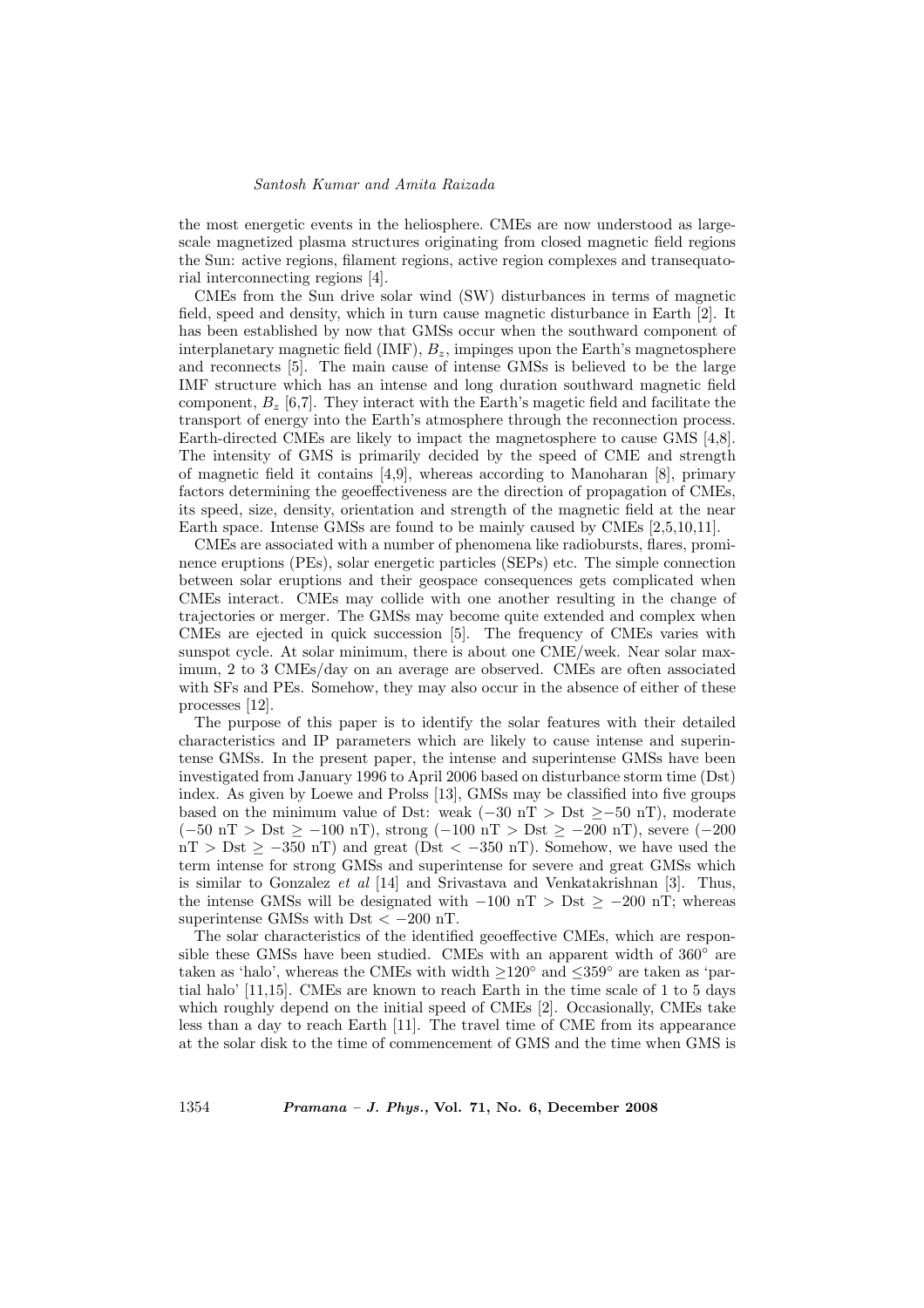at its peak are analysed and correlated. How the intensity of GMS is related to the average value of IMF  $(B)$  and  $B_z$  in GSE and GSM coordinates are investigated. Further, solar surface distribution of geoeffective CMEs and their association with SFs and APDFs is observed.

# 2. Data and its analysis

During the period of January 1996 to April 2006, 90 GMSs which are of intense and superintense nature, i.e. Dst  $\lt$  -100 nT have been selected, out of which 84 GMSs have been investigated leaving six GMSs due to data gaps in SOHO/LASCO CME catalogue. The values of Dst indices are taken from World Data Center, Japan (http://swdcwww.kugi.kyoto-u.ac.jp). Solar geophysical data and SOHO/LASCO CME Catalogue are used to study storm sudden commencement (SSC) and manifestations of CMEs causing intense GMSs as well as association of SFs and APDFs with these CMEs. Location of halo CMEs responsible for causing intense GMSs have been cross-verified by the data available at http://cdaw.gsfc.nasa.gov/publications/gopal2007.halo dst.table.pdf. A criterion similar to Kumar and Yadav [16] is followed to determine the solar source of GMSs. On the basis of solar wind velocity  $(V_{SW})$ , solar features have been identified. OMNIWEB data are used to obtain the values of SW while ACE data helped in providing the IMF values.

# 3. Results and discussion

#### 3.1 Variation of solar activity

The solar activity is analysed on the basis of sunspot numbers (SSNs) present over the solar disk during solar cycle-23. The largest value of the sunspot acquired in a year has been plotted yearly in figure 1. Solar cycle-23 rises slowly in the beginning,



Figure 1. Yearly variation of solar activity with maximum sunspot number of the year.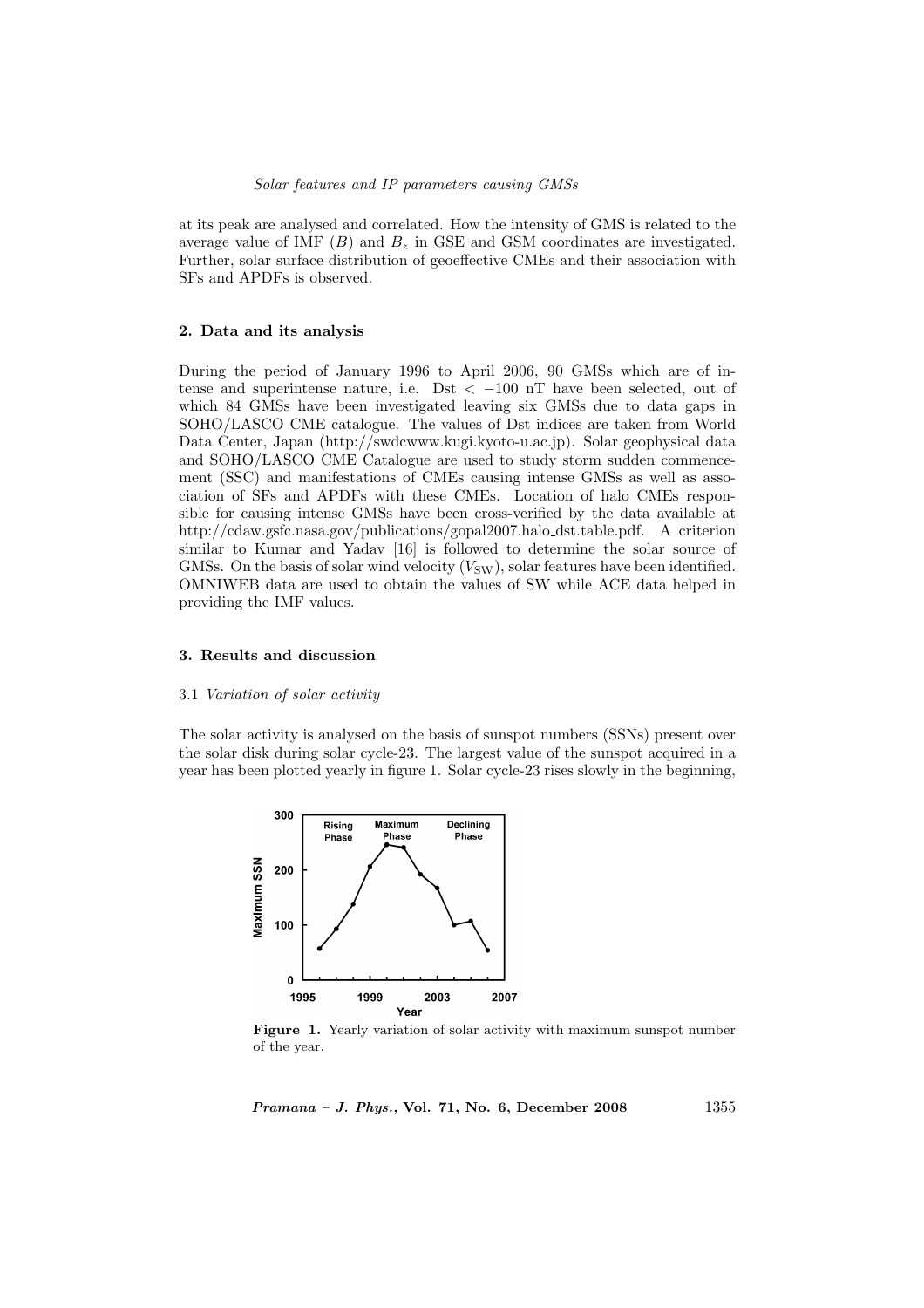depicting a smooth maxima between 1999 and 2002 acquiring the maximum value of sunspots, i.e., 246 in the year 2000 which is the largest in the 23rd cycle and then declines up to 2004 with SSN becoming 100. It again takes a pick up in 2005 with SSN becoming 107 and then falls to 54 in 2006. The SSNs observed during the start and end phases of solar cycle are almost same (i.e. 57 and 54 in 1996 and 2006 respectively). Thus, it is implied that solar cycle-23 started from minimum activity of SSNs in 1996, attaining maximum value in 2000 and falling back to almost the same activity of SSNs in 2006. The entire period under consideration, as shown in figure 1, is divided into three parts: Rising phase from 1996 to 1998, maximum phase from 1999 to 2002 and declining phase from 2003 to 2006, which is almost the same duration as used by Gopalswamy et al [11]. However, extended period from 1996 to 2006 has been used in the present investigation.

#### 3.2 Geomagnetic storms

Out of the 90 GMSs observed during the years 1996 to 2006, 80% are of intense and 20% are of superintense nature. Highly variable conditions in the Sun and in the geospace environment persist throughout the maximum phase of solar activity [17]. Since the number of CMEs varies with the solar cycle, intense geomagnetic activity triggered by CMEs is expected to be more important at solar maximum [10]. Thus, one expects a large number of GMSs with Dst  $\lt$  -100 nT close to the solar maximum, which is also observed in the present study and is depicted in figure 2. Almost similar observation is made by Zhang et al [18], who have observed that the yearly major storm rate is highest during 2000–2002, around the time of maximum SSN, whereas the occurrence rate is lowest in 1996 at solar minimum. The number of GMSs of intense and superintense nature during maximum phase, i.e. in the years 2000, 2001 and 2002 are 14, 14 and 13 respectively, which is significantly high as compared to rising and declining phases. However, there is a significant decline in the number of GMSs in the year 1999 as compared to 1998. The year 1999 is termed as 'conspicuous' by Srivastava and Venkatakrishnan [3] and 'anomalous' by Cid et al [10] and Gopalswamy et al [11]. Low number of magnetic clouds are observed in 1999 [19,20], which may be responsible for causing lesser number of GMSs. Like SSNs, yearly variation of the number of intense and superintense GMSs also show three part structure which is clear from figure 2. During both the years of minimum activity i.e., 1996 and 2006, the number of intense GMSs is just one with almost similar Dst values, i.e. −105 nT and −111 nT respectively. Hence, the largest number of high strength GMSs are observed during maximum phase of solar cycle.

# 3.3 Geomagnetic indices

It is observed that the Dst index starts decreasing much before the onset of GMSs, attaining its minimum value when storm is at its peak and starts increasing again till it reaches almost the same initial value. Thus, there is a time delay between the onset of GMS and the time when Dst reaches its minimum value. The variation in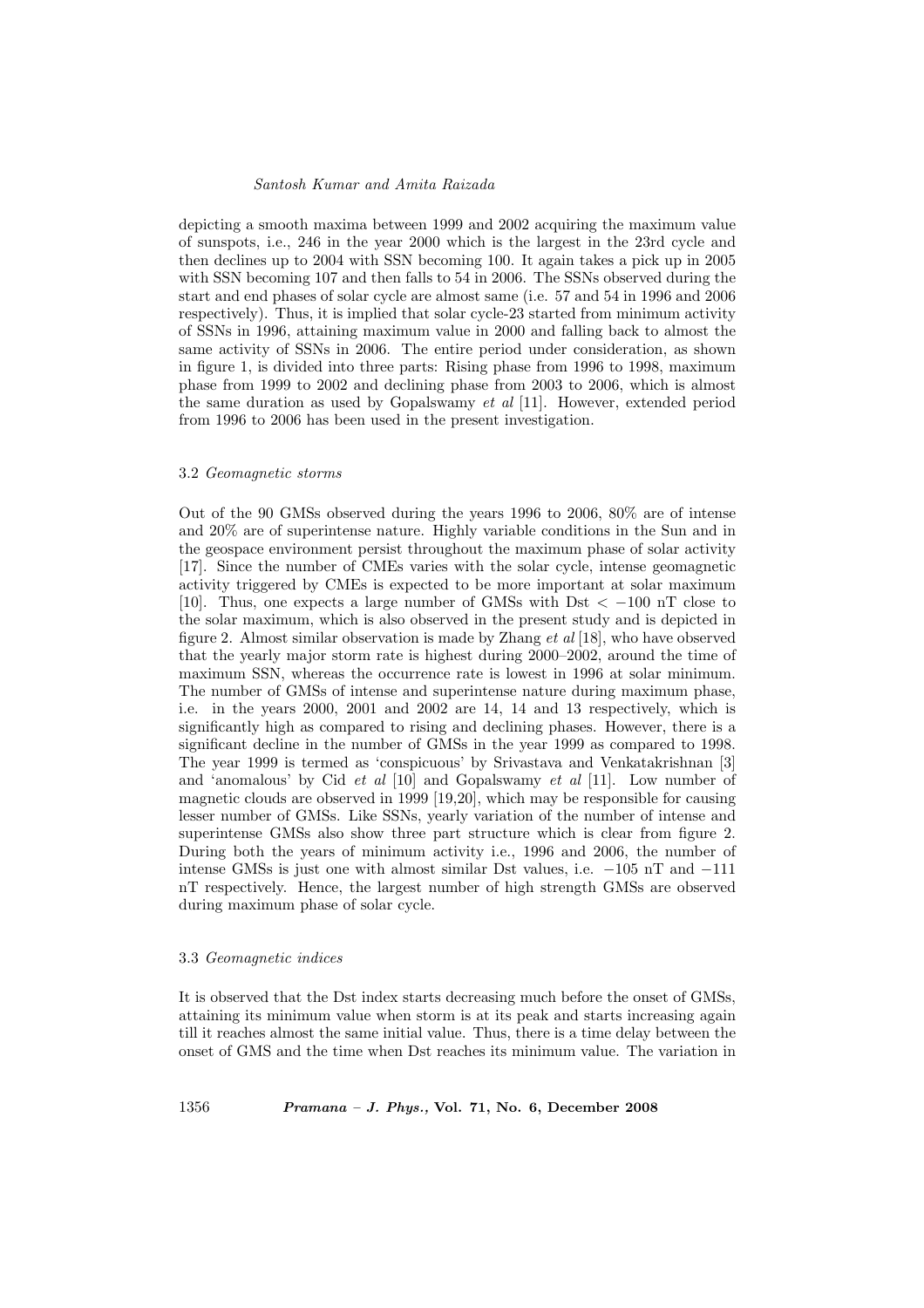Solar features and IP parameters causing GMSs



Figure 2. Yearly variation of intense  $(\blacksquare)$ , superintense  $(\blacklozenge)$  and total  $(\blacktriangle)$ GMSs during solar cycle-23.

delay time is from a minimum of 4 h to a maximum of 56 h in the present study. This time delay is understandable because the occurrence of a GMS depends on the presence of a southern magnetic field as stated earlier [2]. Since the southward field may be contained in the front or back sections of interplanetary CMEs (ICMEs) [20], one expects a large variation in delay time. In more than half of the events  $(58\%)$ , southward component of the interplanetary magnetic field  $(B<sub>z</sub>)$  immediately follows the shock front making the delay time less.

# 3.4 Solar wind

The arrival of the effects at 1 AU caused by each CME has been determined by careful examination of IMF and solar wind data obtained from ACE Spacecraft. One obvious parameter from the solar wind data is the speed of interplanetary CME (ICME) which can be used to calculate the maximum travel time of CME from the Sun after its occurrence on the solar disk to the near Earth space at the onset of GMS. The calculated time on the basis of solar wind data is the maximum possible travel time for those CMEs that initially have a high speed at the Sun and maintain or decrease the speed in their course towards the Earth [2].

The minimum and maximum values of SW velocity  $(V_{SW})$  when storm is at its peak are 345 km/s and 978 km/s for intense GMSs, with an average speed of 518.5 km/s. Fourty-two per cent events are found to have speed more than the average speed. For superintense GMSs, the minimum and maximum values are 584 km/s and 970 km/s, with an average speed of 748.5 km/s and 50% of the total events have speed above the average speed.

For different values of the solar wind velocity  $(V_{SW})$ , the disturbance storm time index (Dst) has been plotted in figure 3. The good correlation between them shows very clearly the dependence of Dst on  $V_{SW}$  leading to the view that SW plasma of high speed leads Dst to its minimum value much lesser and hence, making the storm more intense. Thus,  $V_{SW}$  seems to be an important parameter in determining the nature of GMSs. Further, the correlation between the maximum value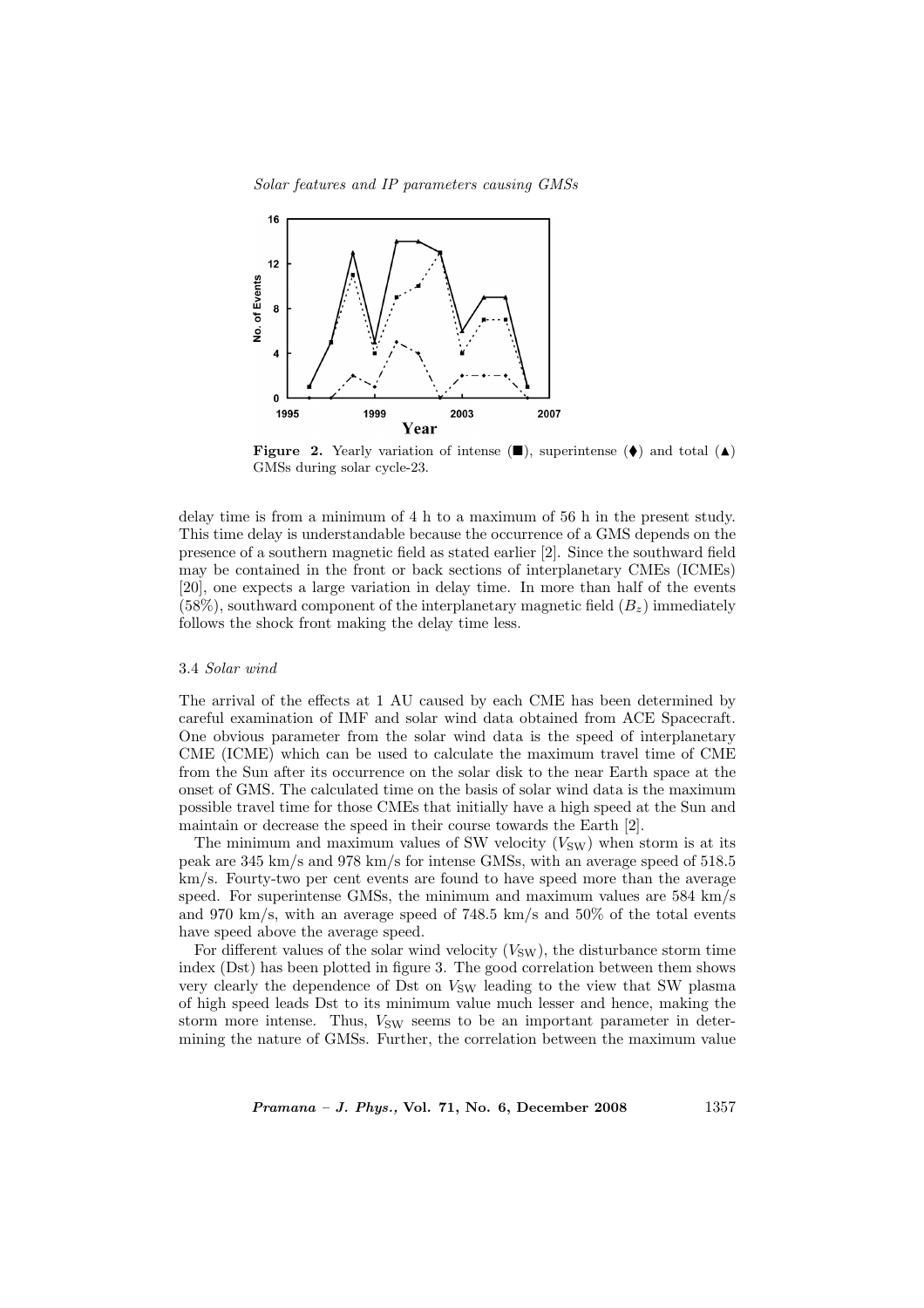

Figure 3. The dependence of minimum value of Dst index when the storm is at its peak with the SW velocity.

of SW velocity during the entire period of GMS and Dst minimum has also been investigated but the dependence is quite poor  $(r = -0.43)$ .

# 3.5 Association of GMSs with solar features

Since the CMEs take 1 to 5 days to reach the Earth [9,11,21], five-day interval prior to the onset of GMSs has been considered. As stated earlier, during solar maxima, an average of 2 to 3 CMEs/day are observed. Therefore, it is quite likely that a given storm may be sometimes associated with more than one CME, which is also quoted by Zhang et al [18] and to choose the appropriate CME associated with a particular GMS is not an easy task [10] during that particular event. Out of the total of 67 intense GMSs investigated during the 11-year period, 27% are associated with single CMEs and 63% are associated with multiple CMEs. Further, 63% of the total intense events are associated with full halo CMEs, whereas 27% are associated with partial halo CMEs. Since, the speed and angular width of CMEs increase during its propagation, we cannot ignore that some exceptional cases may be associated with narrow CMEs [2,8]. Therefore, rest of the 10% cases may be associated with narrow CMEs with slowly increasing in its angular width and getting accelerated during its path or it might be due to SF or may be due to corotating interaction regions (CIRs) which is a rare possibility [11]. Somehow, it may not be overlooked.

Ninety-four per cent of the superintense events investigated, are found to be associated with full halo CMEs, while 6% events are found to be associated with partial halo CMEs. Twenty-nine per cent have single CME dependence, whereas 71% have multiple CME association, which are all halo or combination of halo and partial halo. Therefore, the present study reveals that majority of the GMSs with Dst <−100 nT are associated with multiple CMEs which is contradictory to the findings of Zhang et al [18]. Somehow, this is in agreement with the findings of Gopalswamy et al [11].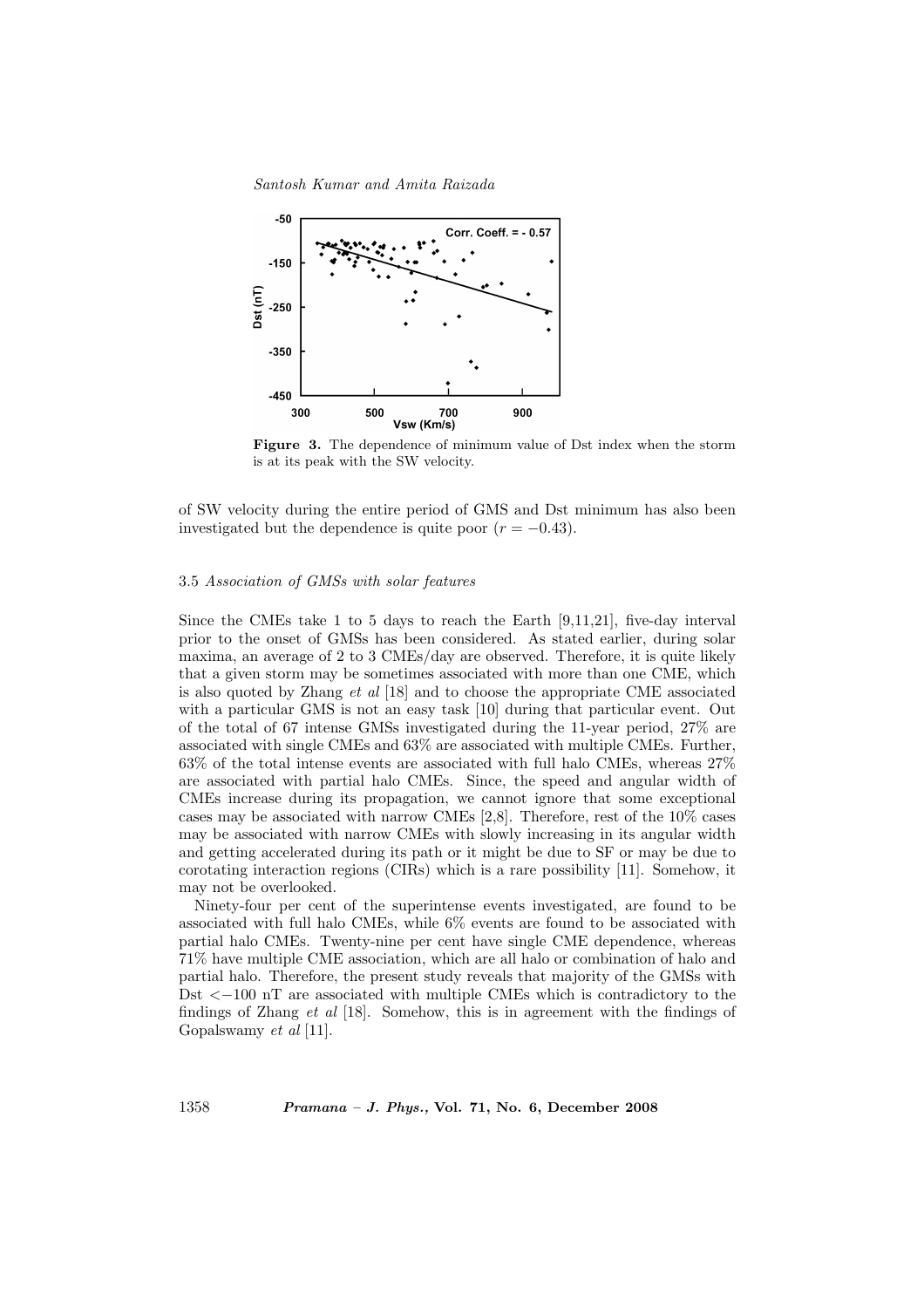Solar features and IP parameters causing GMSs



Figure 4. Association of different solar features with intense and superintense (i.e. total) GMSs.

Thus, 92% of the total events both intense and superintense are found to be associated with CMEs, may be single or multiple, halo or partial halo. When these 92% events are further investigated for other solar features, it is found that 91% of them are associated with X-ray SFs as well, whereas, 22% events are associated with APDFs which is shown by the Venn diagram in figure 4. Fifty-six per cent SFs are found to be of major importance, i.e. they belong to M and X classes, which is almost the same as observed by Zhang et al [18] for the period 1996–2005. Thus, GMSs of high intensity appear to be mainly associated with CMEs of varying nature followed by SFs of high importance.

3.5.1 Initial speed of CMEs. In the present study the linear speed derived from the height–time plot is considered as the initial speed of CME [2,8]. The minimum and maximum speeds of CMEs observed for intense GMSs are 108 km/s and 2861 km/s respectively, whereas for superintense GMSs, the minimum and maximum speeds are 453 km/s and 2459 km/s respectively.

The halo CMEs as a class are much faster on the average. The actual width of halo CMEs is not known but they are generally expected to be much wider than the average CMEs which means that they are more energetic [11]. It is also clear from the present study that except one event of November 5, 2001, all (94%) of the superintense events and 63% of the intense events are high-speed events with speed more than 700 km/s.

The weak dependence  $(r = -0.2)$  between  $V_{\text{CME}}$  and the Dst associated with GMSs indicate that the initial speed may not be used as the parameter for predicting geomagnetic activity similar to what is being observed by Zhang et al [2] and Cid et al [10]. Somehow, the variation in the velocity of CME along with some other parameters, as the CME propagates from the sun towards Earth, may be used to predict the GMS.

3.5.2 Travel time of CMEs. Travel time is the time taken by CME initiated at the Sun to arrive at near Earth distance. Different authors have defined this travel time in different ways [2,3,22]. We have taken travel time (TTI) of CME to 1 AU distance as the difference between the time of occurrence/initiation of CME at solar disk and the time at the onset of GMSs. The travel time is an important parameter which helps in assessing the time available for CME to arrive at 1 AU prior to the commencement of GMSs. The travel time depends on the initial speed of the CME [23]. In the present analysis, the minimum travel time is found to be 23.5 h and a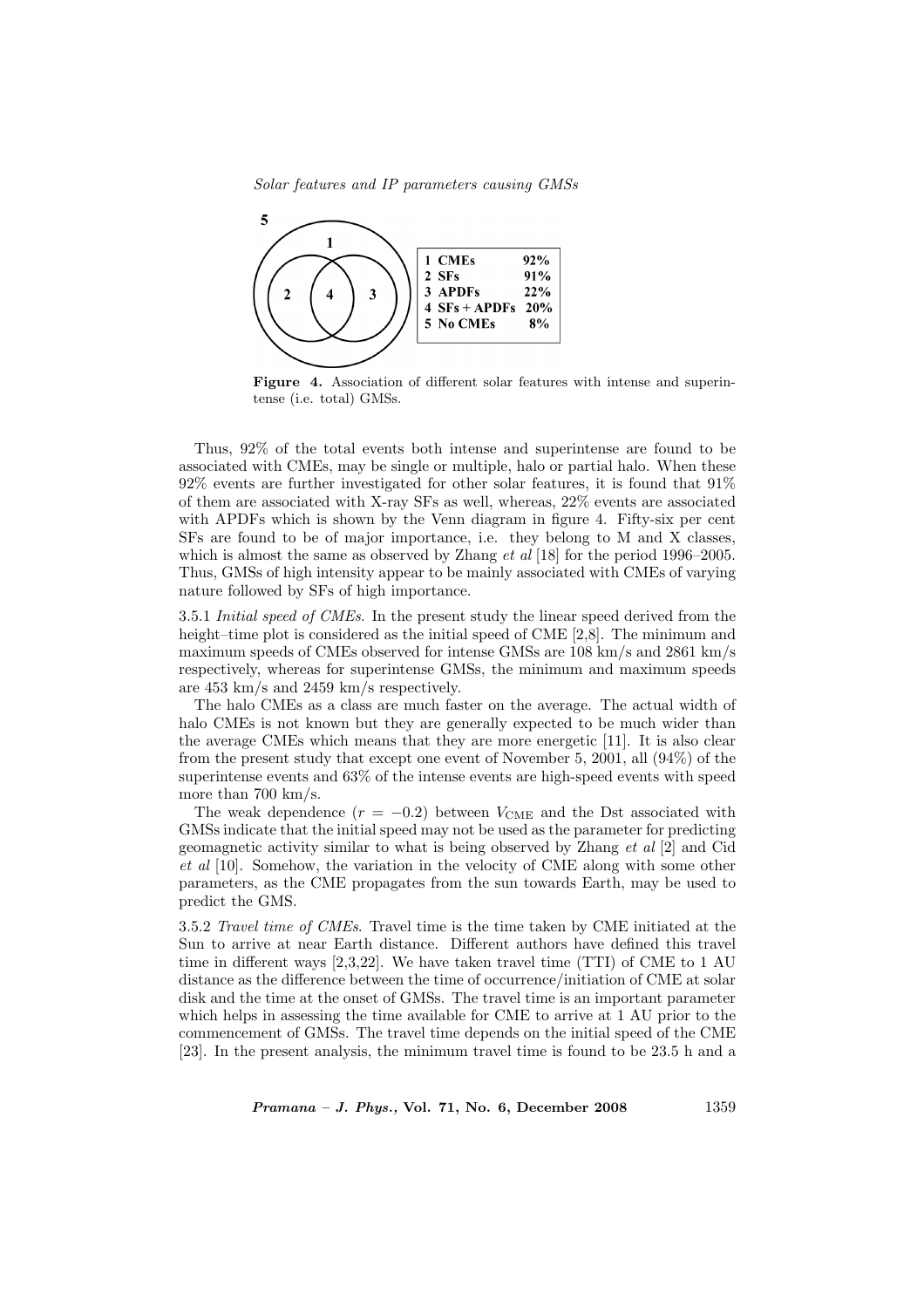Santosh Kumar and Amita Raizada



Figure 5. The dependence of arrival time of CME. (a) at 1 AU distance (TTI); (b) when the storm is at its peak (TTP) on the initial velocity of CME.

maximum of 117.5 h for intense cases, whereas the minimum and maximum travel time for superintense events are 28 h and 91 h respectively. Some exceptional cases for very less travel time of just 16 h is observed on 18 April 2002 for intense GMS and 19 h is observed on 29 October 2003 for superintense GMS. However, the pretty high velocities of 1240 km/s and 2459 km/s of the respective halo CMEs justify its association with the storm. Such types of exceptional cases are also observed by Gopalswamy et al [11]. The dependence of the travel time (TTI) of geoeffective CMEs on their initial speeds as measured by LASCO coronagraph is shown in figure 5a.

Further, the travel time of CME from solar disk upto the time when GMS is at its peak (TTP) against initial velocity of CME is shown in figure 5b. Almost similar dependence is observable from figure 5b as it is depicted by TTI. Four contradictory findings are also observed where the TTI or TTP are high along with the high velocity of CME or vice versa. These exceptional cases can be taken care of by the fact that CMEs accelerate or decelerate during their propagation [8,11].

3.5.3 Distribution of geoeffective CMEs on solar disk. The locations of CMEs for intense and superintense GMSs have been plotted in figure 6. It is observable from figure 6 that 43% of the geoeffective CMEs appear from the East of the central meridian, whereas 57% appear from the west side. Thus, the distribution is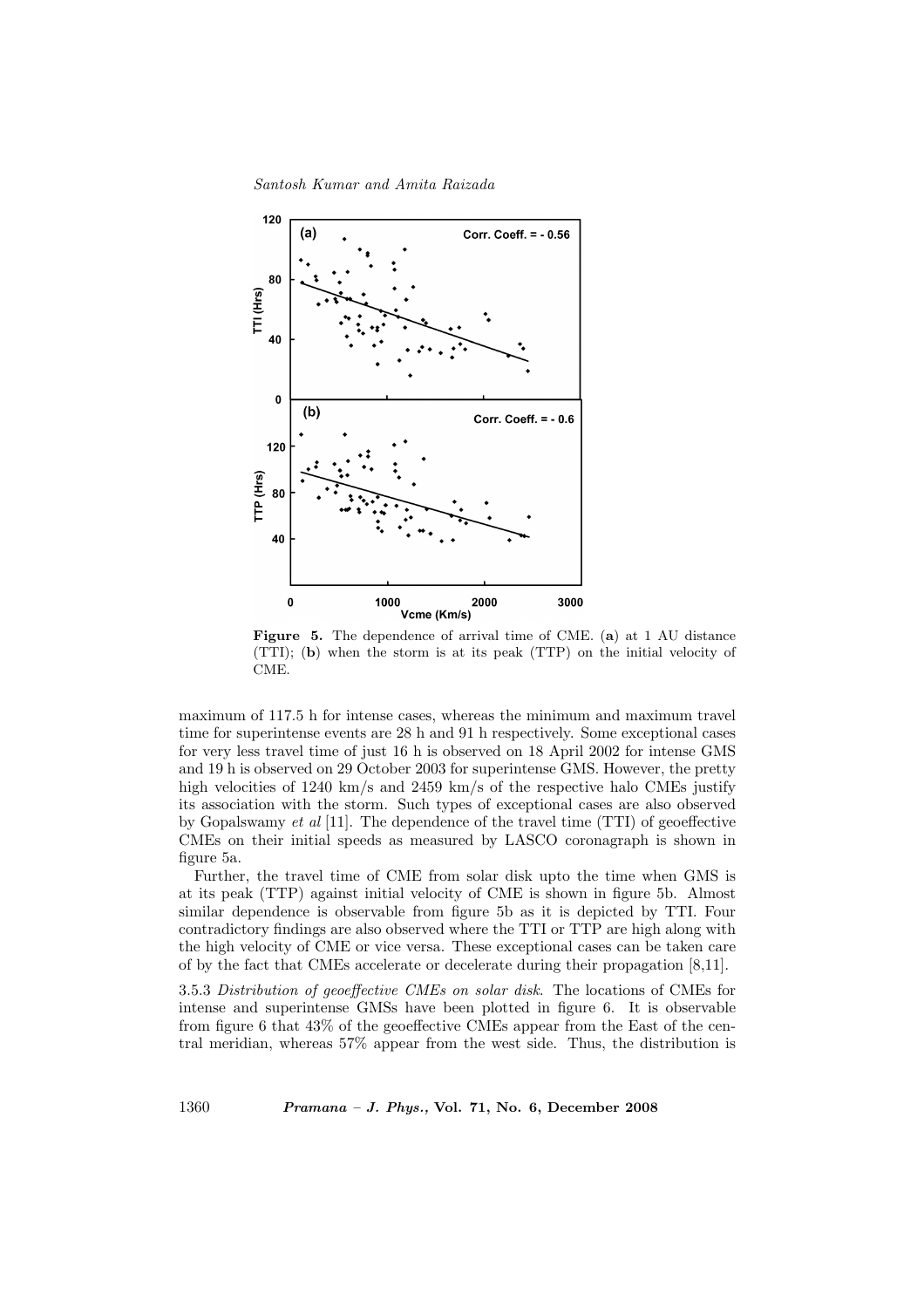Solar features and IP parameters causing GMSs



Figure 6. Location of CMEs on solar disk for intense and superintense GMSs during solar cycle-23.

asymmetrical as also observed by Zhang *et al*  $[2,18]$ , Gopalswamy *et al*  $[11]$  and Wang et al [22] and is contrary to the observations of Srivastava and Venkatakrishnan  $[3]$  and Cane *et al*  $[9]$ . Thus, figure 6 shows that the longitude distribution of strongly geoeffective CMEs has a clear western bias. Eighty-two per cent of the total events observed originated within  $\pm 45^{\circ}$  of the central meridian. Therefore, geoeffective halos causing intense and superintense GMS are mainly the disk events, i.e. longitudes confined within  $\pm 45^\circ$  and not the limb events where the longitude is confined between  $45^{\circ}$  and  $90^{\circ}$  [11].

Further, it is also apparent from figure 6 that there exists hemispherical bias in halo CMEs that reach the Earth, in contrast to the observations of Srivastava and Venkatakrishnan [3]. Fifty-five per cent events are reported in northern hemisphere, whereas 45% events have occurred in southern hemisphere. All the events are observed within  $\pm 32^{\circ}$  of the equator suggesting that geoeffective CMEs are generally confined close to the equator and they occur at low and moderate latitudes as it is apparent from figure 6.

Location of CMEs is also studied for the rising and declining phases separately. Western bias is clearly visible in both the phases, whereas no hemispherical asymmetry is observed in the declining phase. In the rising phase, 63% events have occurred in northern hemisphere which reduces to 50% in declining phase.

# 3.6 Storm duration and successive storms

The duration of the storm is found to be different in different cases. Some storms end up in few hours like that of 23 May 2002 which ended up in just 13 h while some gets prolonged to few days like the one of 07 November 2004 which extended up to 132 h (i.e. 5.5 days). In a peculiar case of intense GMS of 11 February 2004, the storm extended up to 3.5 days with the minimum Dst value of  $-109$  nT. However, it is not found associated with any halo or partial halo CMEs. A flare of very low class, i.e. B4.4 is observed during that time. Another typical case of intense GMS is observed on 29 November 2000, where the storm ended up in less than a day (22 h) while minimum Dst value is found to be −119 nT and six halo and three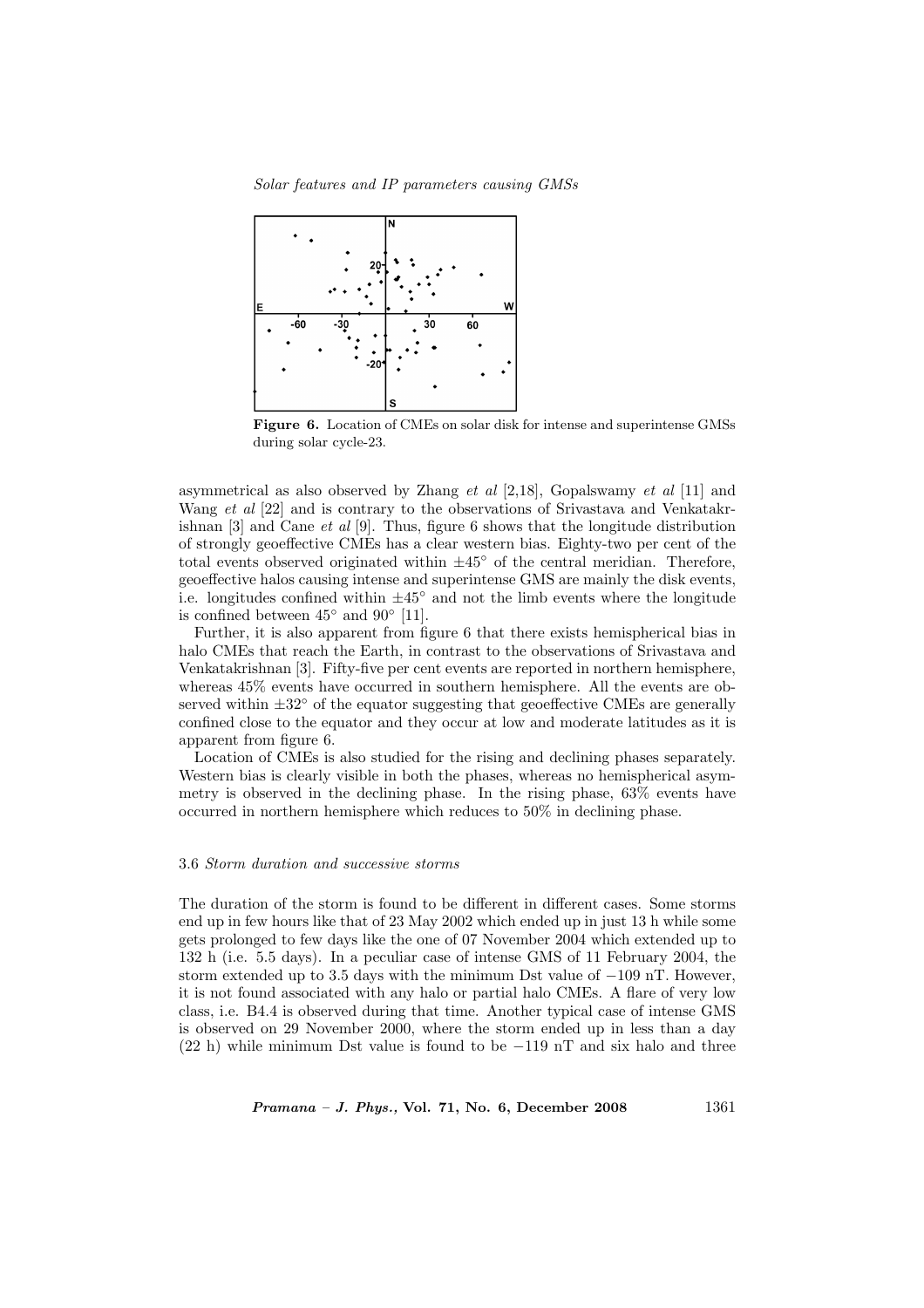partial halo CMEs are observed in 5-day window. Thus, there is no relation between the storm duration and the number of CMEs involved in its occurrence.

Further, in some of the cases like that of 15 July 2000, where Dst index falls to −301 nT, only one CME is observed. On the other hand, nine CMEs are observed to cause the GMS of 29 November 2000 with the Dst value of −119 nT. Hence, the intensity of the GMS also does not reveal any relationship with the number of CMEs involved in its occurrence.

In some of the events, successive storms are observed, i.e. either the next storm started just after the end of the previous storm or the next storm started while the previous one is in progress. Seven storm doublets and four storm triplets are observed during the said period where the GMS follows the criteria of Dst  $<-100$  nT. Contrary to Zhang *et al* [2] and Gopalswamy *et al* [11], where they have treated successive storms as single event, each storm has been analysed as separate entity in the present study since they seem to be associated with different CMEs. Their combined effect makes the GMS complex by having a very high value of solar wind velocity continuously for a long period. In the present study, SW is observed to be complex for 2 to 6 days during collective storms. This might be due to successive evolution of CMEs and their interaction during their propagation through interplanetary space.

# 3.7 Influence of IMF on geomagnetosphere

In order to understand the response of the magnetosphere to IP conditions, IMF strength (B) and its north–south component  $(B_z)$  with Dst are plotted in figures 7a and b. In all the intense events, the value of  $B_z$  is  $\leq -9$  nT, whereas the minimum value of  $B$  is 10 nT. For the superintense events, these values are pretty high with  $B_z \leq -27$  nT and  $B \geq 34$  nT. Figures 7a and b show that there is a good anticorrelation between  $B$  and Dst such that as  $B$  increases, the Dst is observed to decrease, whereas there is a better correlation between  $B<sub>z</sub>$  and Dst which indicates that the Dst index, which is a measure of the ring current, increases with the increase in the values of IMF component,  $B_z$ . Hence, it is derived from here that B and  $B_z$  may also be treated as the reliable predictors of GMS's strength.  $B_z$  (GSE) and  $B_z$  (GSM) are studied in the present analysis and the correlation coefficient of  $B_z$  (GSM) with Dst is 0.75, whereas the correlation coefficient of  $B_z$  (GSE) with Dst is 0.73. Thus, both the parameters give almost similar results. However,  $B_z$ (GSM) shows somewhat better results.

As stated earlier,  $V_{SW}$ , B and  $B_z$  show significant correlation with Dst index. Since the GMS is the response of the magnetosphere to IP phenomena arising as a consequence of a solar event [10], the coupling between the Sun–Earth parameters seem essential so as to forecast the magnitude of an impending GMS. To understand the physical mechanism of transference of SW energy into the magnetosphere, which is due to the magnetic reconnection between the IMF and the Earth's magnetic field, is the major aim of solar–terrestrial physics. The correlative study between Dst and the product of  $V_{SW}$  with IMF parameters are helpful in understanding the SW–magnetosphere interaction. The strength of the southward IMF or more accurately the dawn–dusk component of the electric field,  $E = -V \times B$  describes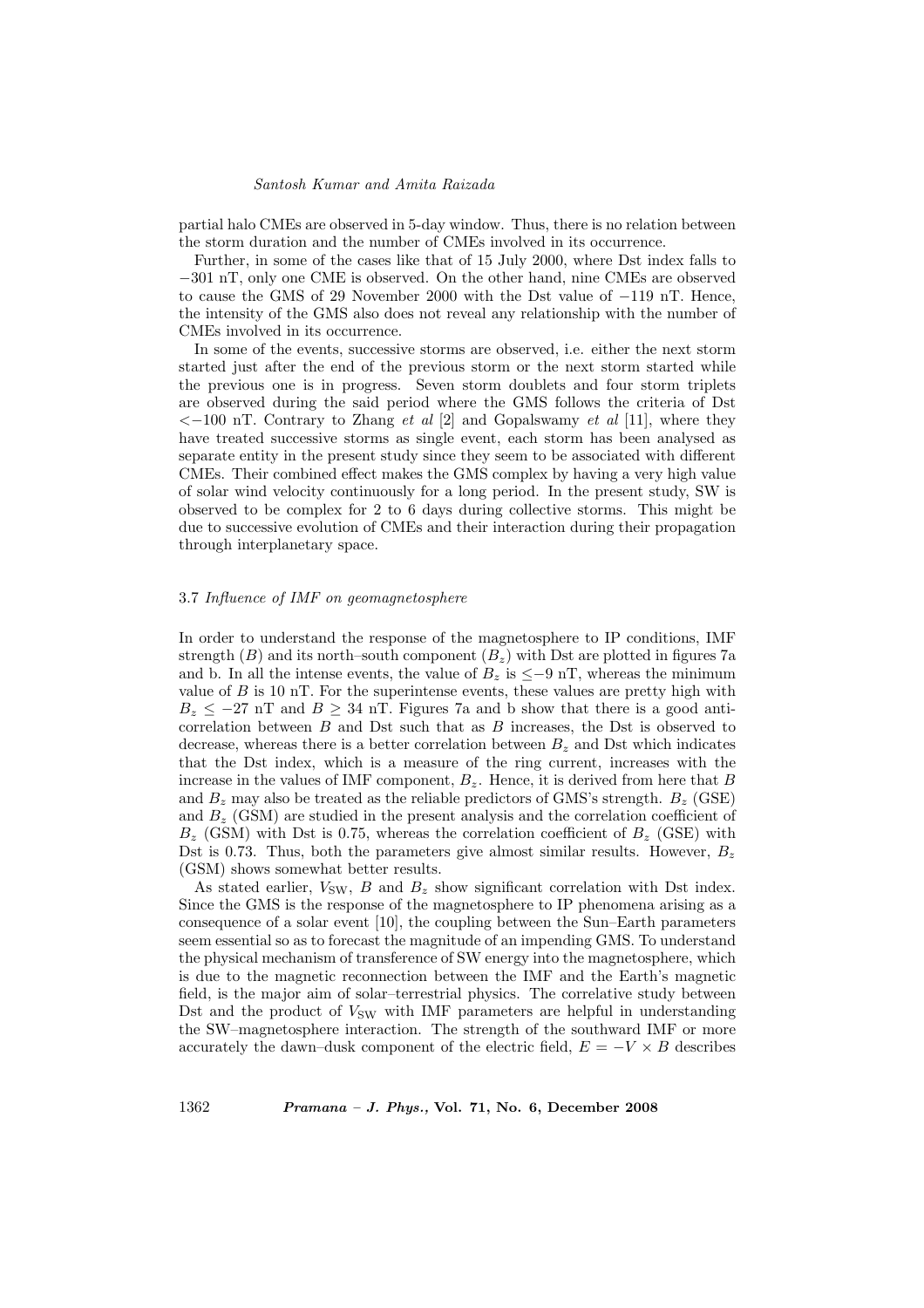



Figure 7. The dependence of Dst index on (a) peak value of IMF, B and (b) north–south component of IMF,  $B_z$ .

this process efficiently [18].  $V_{SW} \cdot B$  and  $V_{SW} \cdot B_z$  show a good correlation with Dst index as shown in figures 8a and b. Thus, the geomagnetic activity responds to magnetospheric changes brought about by SW and IMF fluctuations. Correlative studies have clearly demonstrated the usefulness of geomagnetic indices as a tool for understanding the coupling between magnetosphere and IP medium. Hence,  $V_{\text{SW}} \cdot B_z$  and  $B_z$  may be considered as significant contributors in determining the strength of GMSs. Almost similar findings are also made by Srivastava and Venkatakrishnan [3], Singh et al [24] and Gopalswamy et al [25].

# 4. Conclusions

Eighty-four GMSs with Dst  $\lt -100$  nT occurring from January 1996 to April 2006, of solar cycle-23 have been investigated on the basis of their solar sources, IMF/geomagnetic parameters etc. Based on this analysis, the following conclusions have been derived:

- 1. The number of intense and superintense GMSs show three distinct peaks during the 11-year period of 23rd solar cycle. The largest number of high strength GMSs are observed during maximum phase of solar cycle.
- 2. There is a minimum time delay of 4 h and a maximum of 56 h between the commencement and the peak time of GMS which is due to the difference in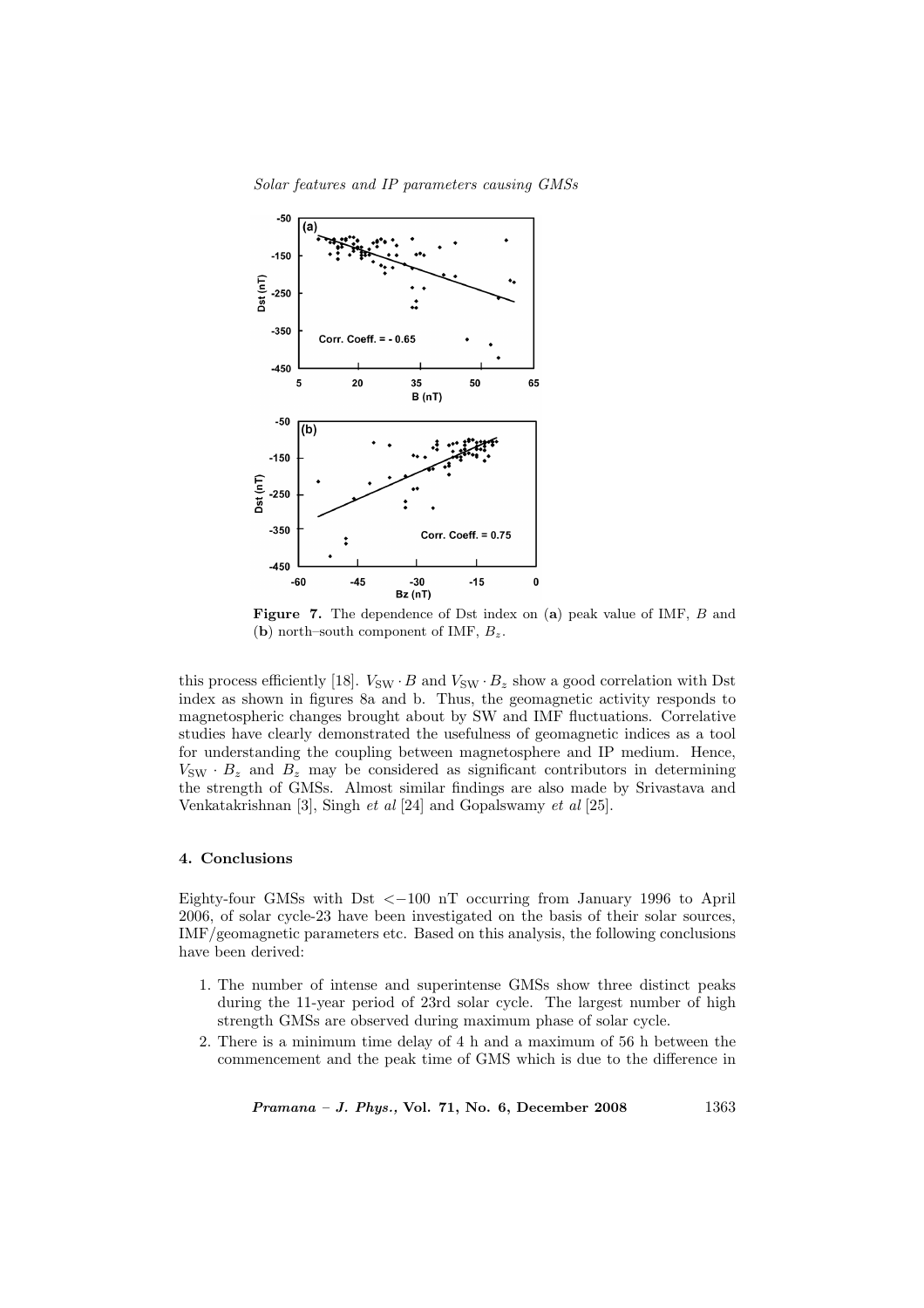Santosh Kumar and Amita Raizada



**Figure 8.** The dependence of Dst index on (a)  $V_{SW} \cdot B$  and (b)  $V_{SW} \cdot B_z$ .

timings in the striking and reconnection of southward component of IMF with Earth's magnetosphere for different storms. In more than half of the events  $(58\%), B_z$  immediately follows the shock front.

- 3. The high speed solar wind plasma may be in the form of CMEs or else is more likely to cause the intense and superintense GMSs. Hence,  $V_{SW}$  may be taken as a reliable indicator of strength of GMS.
- 4. Ninety per cent of the total intense and 100% of the superintense GMSs are found to be associated with full halo or partial halo CMEs. The events are not necessarily associated with single CME. There can be multiple CMEs involved in the occurrence of a GMS.
- 5. Majority (91%) of the events are associated with X-ray SFs in addition to CMEs, whereas few (22%) events are found to be associated with APDFs as well. Further, more than half of the events are found to be associated with major flares of M and X class.
- 6. The initial speed of CME at Sun cannot be taken as a parameter in deciding the nature of GMSs. This could be due to the fact that CMEs accelerate or decelerate during their propagation.
- 7. The time taken by the CME from solar disk to Earth distance when GMS is initiated (TTI) as well as when GMS is at its peak (TTP) bear a good relationship with the initial speed of CME.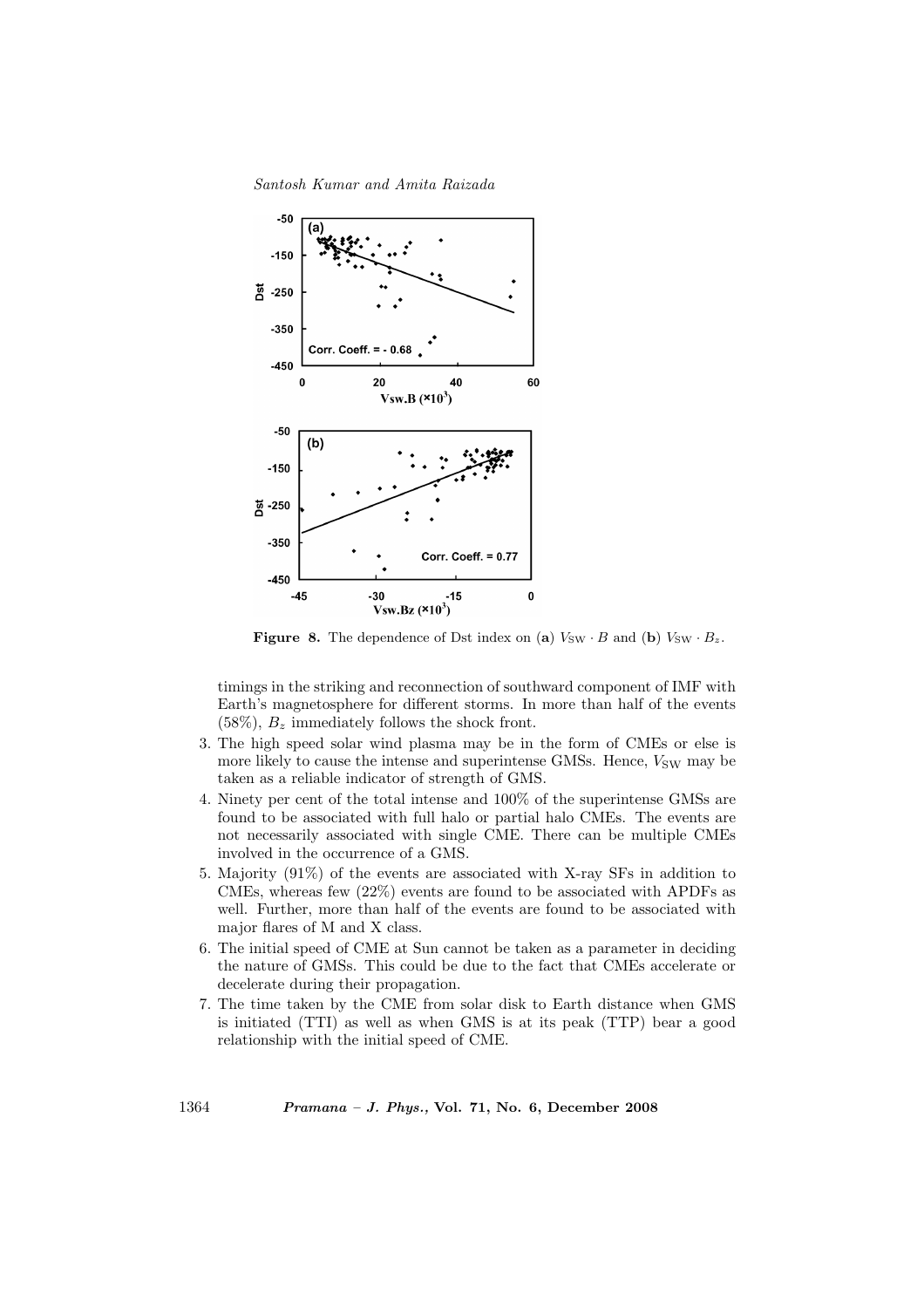# Solar features and IP parameters causing GMSs

- 8. The geoeffective CMEs show longitudinal as well as hemispherical bias. Most of the events occurred in northern hemisphere and on the west side of the central meridian. The investigation suggests that geoeffective CMEs are generally confined close to the equator and they occur at low and moderate latitudes and are mainly the disk events.
- 9. No relationship is observed between storm duration and the number of CMEs involved in its occurrence. The intensity of the GMS is also independent of the number of CMEs causing the occurrence of the storm.
- 10. During successive storms, the GMS becomes complex and acquires high value of solar wind velocity for very long duration than in the case of isolated storm which could be due to successive evolution of CMEs and their interaction during their propagation through interplanetary space.
- 11. The values of B and  $B<sub>z</sub>$  are pretty higher for superintense events than for intense events. This indicates that for the occurrence of high intensity GMS, the parameters  $B$  and  $B<sub>z</sub>$  should have high magnitude.
- 12. The  $B<sub>z</sub>$  value in GSE and GSM coordinates does not make much difference in the result. However,  $B_z$  measured in GSM coordinates shows better relationship with Dst than that measured in GSE coordinates.
- 13. The parameters B and  $B_z$  and products of  $V_{SW}$  and IMF parameters contribute significantly in deciding the nature of GMSs. Hence,  $V_{SW} \cdot B_z$  and  $B_z$ may be considered as key contributors in determining the strength of GMSs.

#### Acknowledgements

The authors are highly indebted to various experimental groups for providing data on the Web and extend their warm thanks to Prof. N Gopalswamy and Dr H E Coffey for providing valuable information. The authors are also thankful to the anonymous referee for constructive comments and helpful suggestions.

# References

- [1] L F Burlaga, K W Behannan and L W Klein, J. Geophys. Res. 92, 5725 (1987)
- [2] J Zhang, K P Dere, R A Howard and V Bothmer, The Astrophys. J. 582, 520 (2003)
- [3] N Srivastava and P Venkatakrishnan, J. Geophys. Res. 109, A10103 (2004)
- [4] N Gopalswamy, *J. Astrophys. Astronomy* 27, 243 (2006) and references therein
- [5] N Gopalswamy, in: Proc. of the Silver Jubilee Symposium of the Udaipur Solar Observatory, India, 2002
- [6] B T Tsurutani, W D Gonzalez, F Tang, S I Akasofu and E J Smith, J. Geophys. Res. 93, 8519 (1988)
- [7] E Echer, M V Alves and W D Gonzalez, Solar Phys. 221, 361 (2004)
- [8] P K Manoharan, Solar Phys. 235, 345 (2006)
- [9] H V Cane, I G Richardson and O C St Cyr, Geophys. Res. Lett. 27, 3591 (2000)
- [10] C Cid, M A Hidalgo, E Saiz, Y Cerrato and J Sequeiros, Solar Phys. 223, 231 (2004)
- [11] N Gopalswamy, S Yashiro and S Akiyama, J. Geophys. Res. 112, A06112 (2007) and references therein